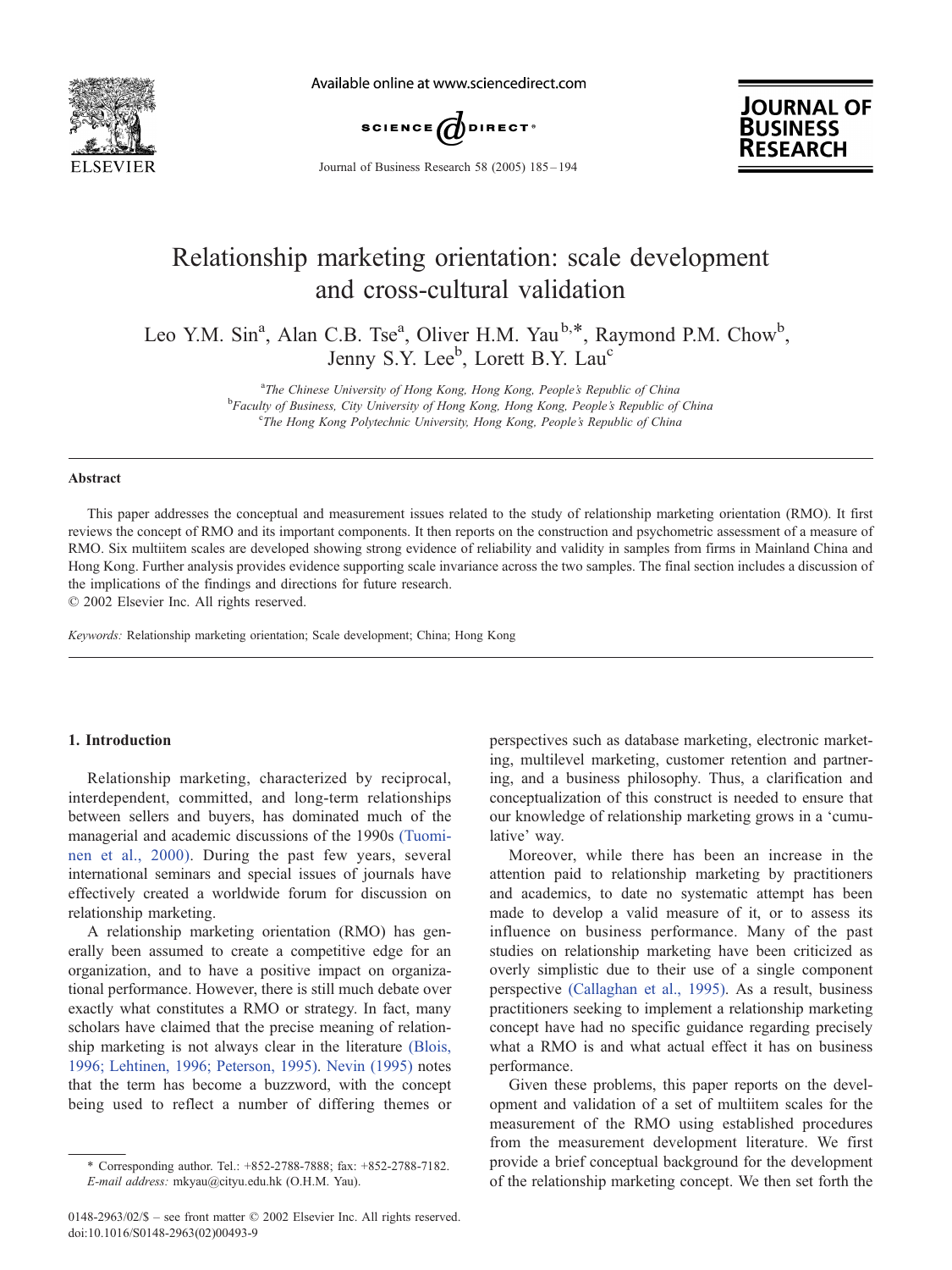hypothesized components of the RMO and follow this with a description of the procedures used to construct the subscales and assess their psychometric properties. We conclude with a discussion of the implications of the research findings and directions for future research.

#### 2. Background and previous research

## 2.1. Evolution of relationship marketing

Subtle changes in the concept and practice of business have been fundamentally reshaping the marketing discipline. According to Gruen  $(1997)$  and Grönroos  $(1989)$ , the philosophy of business has shifted from a production orientation to a selling orientation, then to a marketing orientation, and finally to a RMO. RMO suggests that the traditional short-term transaction-oriented exchange research has to be replaced with research into long-term buyer – seller relationships.

The services marketing literature was one of the first areas in which relationship marketing research had its start. The service marketing tradition pays particular attention to the relationship between the individual consumer and service company personnel (Möller and Halinen, 2000), and questions the applicability of traditional marketing to a service context. Services researchers argue that consumer satisfaction with a service is primarily the outcome of an interaction relationship between service personnel and the consumer (Berry and Parasuraman, 1993; Grönroos, 1990) and therefore service organizations should develop longterm relationships with their customers (Berry, 1983; Grönroos, 1991; Gummesson, 1987) in order to acquire and maintain a competitive edge.

In the personal selling literature, the term ''relationship selling'' was used in most cases to describe relationship marketing [\(Chonko and Tanner, 1990; Crosby et al., 1990\).](#page--1-0) It has been argued that both the salesperson and the customer find long-term relationships beneficial [\(Bejou,](#page--1-0) 1994).

The marketing channels literature, examining the shift from understanding marketing exchange as a transactional phenomenon to viewing it as an on-going relationship, frequently posed the following questions: What forms of governance are efficient for specific types of channel relationships? In what way is the dyadic relationship contingent on the larger channel context? How are the key constructs like cooperation, trust, communication, and conflicts manifested and related to each other?

Another contribution to the development of research on relationship marketing is the focus on the interaction and network approaches in the business marketing literature. The interaction approach conceptualizes buyer – seller interactions as dyadic interactions at both the firm and individual levels with the interaction influenced by atmosphere, a multidimensional construct involving power/dependence, trust, mutual goals, commitment, satisfaction, and adaptation (Ford, 1984; Wilson, 1995; Grönroos, 1990; Håkansson, 1982). The network approach differs from the interaction approach by extending dyadic relationships to network relationships with customers, distributors, suppliers, and other organizations that may have an interest in the firm's business [\(Easton, 1995, Anderson et al., 1994\).](#page--1-0)

Another significant contribution to relationship marketing comes from the research on guanxi in the marketing literature on China. The word guanxi has the same meaning as ''relationship'' in English. Guanxi literally means the social relationship between two persons under a particular bonding, which refers to Confucius' five cardinal bonds (wu lun), including the bonds between sovereign and minister, father and son, husband and wife, old and young, and friend and friend [\(Hchu and Yang, 1972\).](#page--1-0)

## 2.2. The relationship marketing concept and RMO

Although past studies have made significant progress toward understanding relationship marketing, two fundamental questions remain unanswered: What precisely is the relationship marketing concept? How can it be implemented? The concept of relationship marketing was formally introduced by [Berry \(1983\),](#page--1-0) who defined it as ''attracting, maintaining, and enhancing customer relationships." Later, Grönroos (1991) proposed to include further ''establishing relationships with customers and other parties at a profit by mutual exchange and fulfillment of promises.'' Recently, [Harker \(1999\)](#page--1-0) further proposed to add ''proactively creating, developing and maintaining'' to the definition. The above three definitions, though differing somewhat, focus on individual buyer – seller relationships that are longitudinal and mutually beneficial in nature. In short, from a firm's perspective the relationship marketing concept can be viewed as a philosophy of doing business successfully, or as a distinct organizational culture/value that puts the buyer – seller relationship at the center of the firm's strategic or operational thinking.

Strangely, despite its increasingly acknowledged importance, little research has focused on the implementation of the relationship marketing concept, referred to as the RMO, nor has there been much research on creating a valid measurement scale and testing the concept empirically. Relationship marketing as an emerging paradigm will remain undeveloped until its key components have been identified and operationalized. Thus, it is the goal of this paper to propose a conceptualization of the basic components of RMO and to develop a reliable and valid measurement scale for these components.

#### 3. The components of the RMO

Based on past related literature (e.g., [Callaghan et al.,](#page--1-0) 1995; Morgan and Hunt, 1994; Wilson, 1995; Yau et al.,